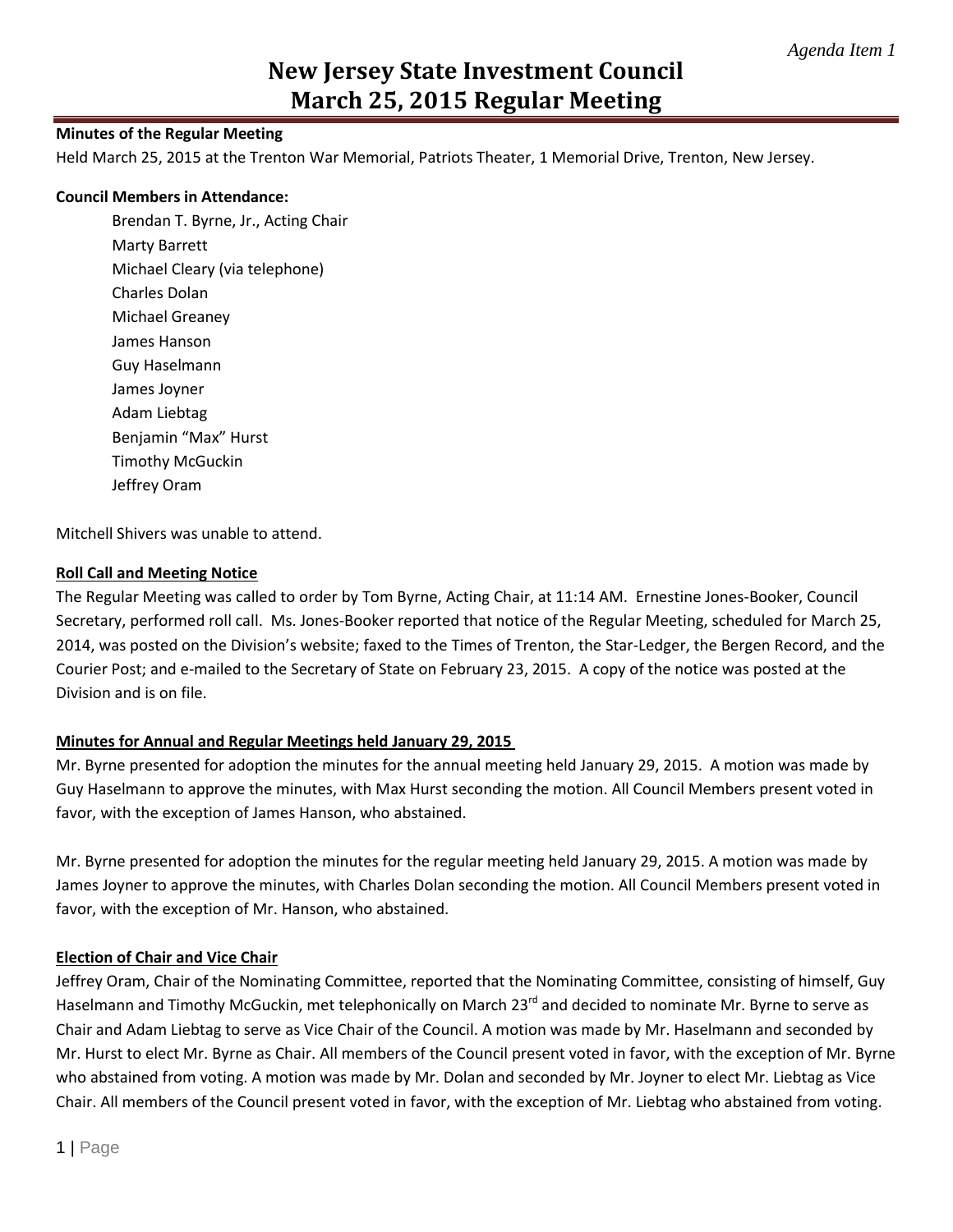# **Directors Report/Update**

Chris McDonough, Director of the Division of Investment, reviewed the Director's Report, providing a capital markets update and summarizing the pension fund's performance and asset allocation. Mr. McDonough reported that February was a good month for the pension fund on both a relative and absolute basis, returning 2.6%, 34 basis points above the benchmark. He reported that risk mitigation stood out amongst asset classes, especially global macro and systematic macro hedge funds, while there was subpar performance in global growth, especially public equity. Mr. Haselmann noted the historic non-correlation of global macro hedge funds and cautioned that a strong dollar could have a different effect on small and large cap public equity. Mr. Dolan asked whether the decrease in stock prices for energy companies provided any opportunities for investment. Mr. McDonough responded that the Division regularly discusses the issue, but has not determined to increase exposure to date.

## **FY16 Annual Investment Plan**

Mr. McDonough and Deputy Director Corey Amon discussed and presented the FY16 asset allocation plan recommendations that will be presented for approval by the SIC in May. They gave a background on the process for adopting the plan, and elaborated on investment themes that resulted in recommended changes: decreased projected returns for traditional asset classes, a strong dollar and weak commodity prices, and heightened volatility across markets.

Mr. Byrne described the role and composition of the IPC and stated that the members of the IPC were to a large degree unanimous in their support of the plan as proposed. Mr. Haselmann commended staff and the Division's consultant for the level of detail provided to the IPC at its meetings. He warned of potentially dangerous central bank policies in Europe, and recommended focusing on underlying investment merit instead of chasing artificially inflated returns. He also noted the lack of liquidity in the credit markets, and recommended an increase in diversified credit investments. In response to a question by Mr. Liebtag, Mr. McDonough and Mr. Amon described alternative models considered by the Division. Mr. Hanson asked how the Division expected to achieve the proposed increase in allocations to real estate and absolute return hedge funds, given illiquidity and capacity constraints. Mr. McDonough responded that he would return in May with a description of the Division's pacing analysis for real estate. He recognized that the Division needed to be prudent in allocating to absolute return hedge funds, to avoid making any one fund too large within the portfolio while, at the same time, refraining over-diversifying the portfolio to such an extent that fund results offset each other. Marty Barrett inquired about the effect of the report of the New Jersey Pension and Health Benefit Study Commission on the proposed investment plan. Mr. Byrne responded that implementation of any proposed reforms was highly speculative, and that until then the Council should move forward as usual. Mr. Hurst confirmed for the record his understanding that nothing being presented by the Division or endorsed by the Council or the IPC has anything to do with the recommendations or potential impact of the Commission report, and that the Division will continue to manage the fund in the same prudent manner as it always has, maximizing returns while balancing risk exposure for the benefit of the funds and their beneficiaries.

## **Real Assets Investment**

#### *NJ/HitecVision Co-Investment Vehicle*

Jason MacDonald of the Division and Faraz Shooshani of SIS presented an investment of up to \$150 million in a coinvestment vehicle managed by HitecVision, an existing New Jersey relationship. The vehicle will invest in opportunities identified by HitecVision, with an initial investment being in Offshore Merchant Partners Asset Yield Fund, L.P. a vehicle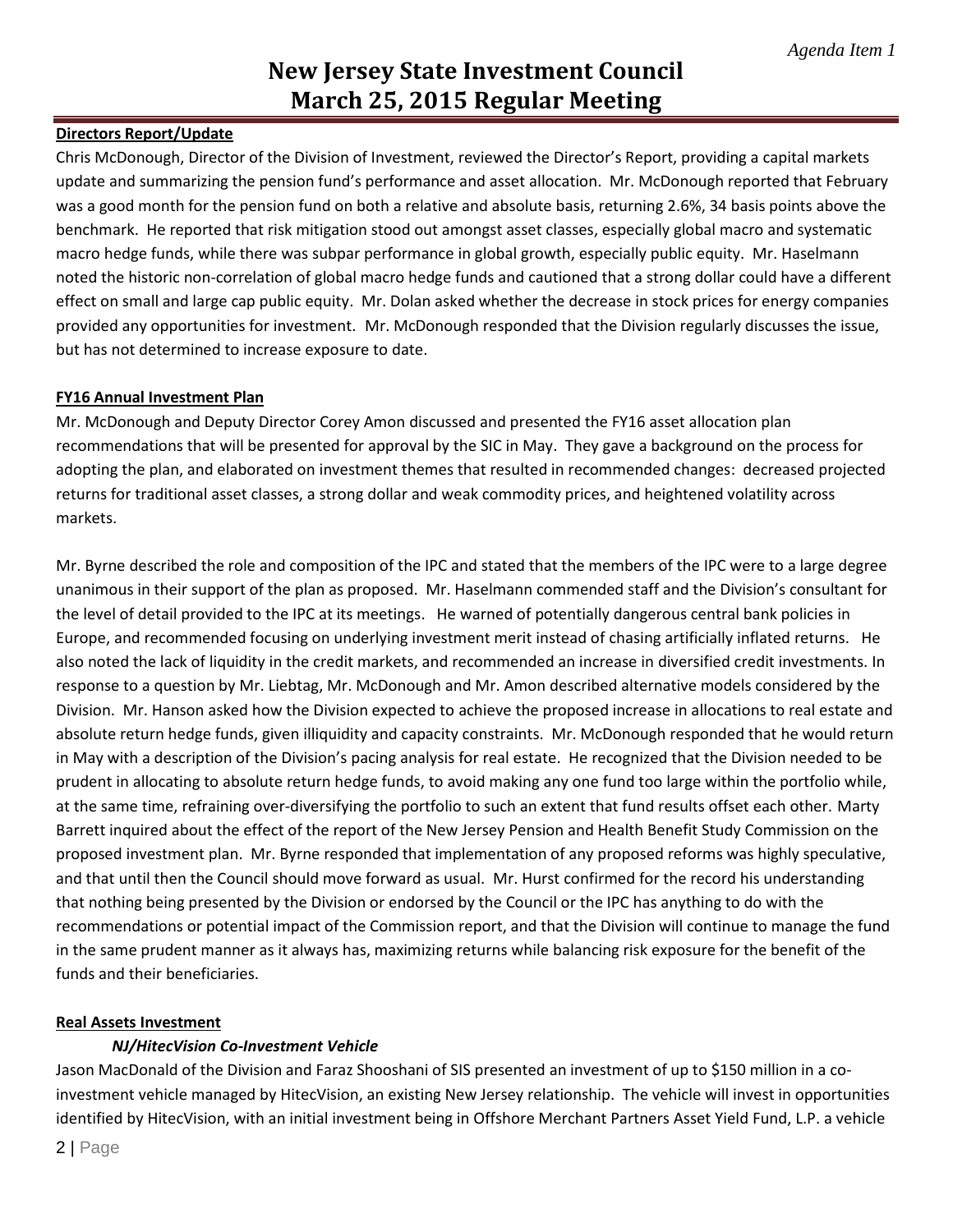managed by Offshore Merchant Partners (OMP), a HitecVision portfolio company. HitecVision is a leading private equity investor, focused on the oil and gas industries internationally, and headquartered in Stavanger, Norway at the center of the Norwegian offshore oil and gas industry. HitecVision has consistently generated top-quartile returns in its funds. OMP is a special finance company providing asset-backed financing to the offshore oil and gas industry. Mr. MacDonald and Mr. Shooshani noted the attractive terms of the co-investment vehicle as well as the OMP fund investment. Mr. Byrne reported that the IPC had reviewed the investment and was satisfied that adequate due diligence had been performed.

# **Real Estate Investment**

# *KSL Capital Partners IV, L.P.*

Mr. MacDonald along with Joseph Jehl of RV Kuhns presented an investment of up to \$100 million investment in KSL Capital Partners IV, L.P., a fund making real estate-related equity and debt investments in travel and leisure assets and businesses, focusing on hospitality, recreation, health and social club, and travel services. Mr. MacDonald noted the stellar performance of KSL's prior funds. Mr. Byrne noted media reports that Michael Shannon, the Chairman of KSL, has been a major contributor to the Republican Governor's Association. He stated that the contributions did not violate the SIC's policy on contributions, but wanted to make the Council aware of the contributions. Mr. Liebtag asked whether the Division should be proactively researching whether such contributions were made, rather than relying on the selfreporting of funds and then reacting to media reports. Mr. Byrne responded that it was unclear whether the Division should be using resources to search for contributions that were not prohibited by the Council policy. Mr. Oram inquired as to the possibility of using a third party service provider to assist in searching for contributions. Mr. Dolan expressed concern that even if an exhaustive search were undertaken, it is possible that contributions could remain undiscovered. In response to a question from Mr. Byrne, Mr. MacDonald reported that the KSL investment was sourced internally. Mr. Byrne reported that the IPC reviewed the investment and found that the due diligence performed by staff was adequate.

# **Directors Report to the Legislature on Iran Divestment Statute**

Susan Sarnowski of the Division reported that in accordance with a 2007 divestment statute (P.L. 2007, Chapter 250), the Division provides an annual update to the Legislature on its divestment from foreign companies doing business in specified industry sectors in Iran. The Division relies on research provided by its consultant, IW Financial. Ms. Sarnowski reported no divestments were required since the last report, and provided a copy of the report to the Council.

# **Discussion of the Dept. of Treasury Internal Audit Unit Report regarding the SIC's Policy concerning Political Contributions and Prohibitions on Investment Management Business**

Mr. McDonough discussed the report done by Treasury Internal Audit examining political contributions made by Charles Baker, an individual associated with General Catalyst. Mr. McDonough reported that the auditor reported that the Council's policy was not violated and reported that the investment had since been sold in September 2014 for profit. Mr. Hurst said he was interested in hearing any recommended policy changes. Mr. Liebtag expressed his concerns with the time it took (over 10 months) to complete the audit and get the results. He noted that the report specifically stated that General Catalyst's interpretation of whether or not Charles Baker was an employee was wrong, thus demonstrating that the existing terms are ambiguous and open for interpretation by self-reporting fund managers. He proposed that the Council follow the report's recommendation to examine the definitions in the policy in order to enhance or clarify ambiguous terms. Mr. Byrne proposed that a subgroup of the Council meet to review the policy and to determine if any